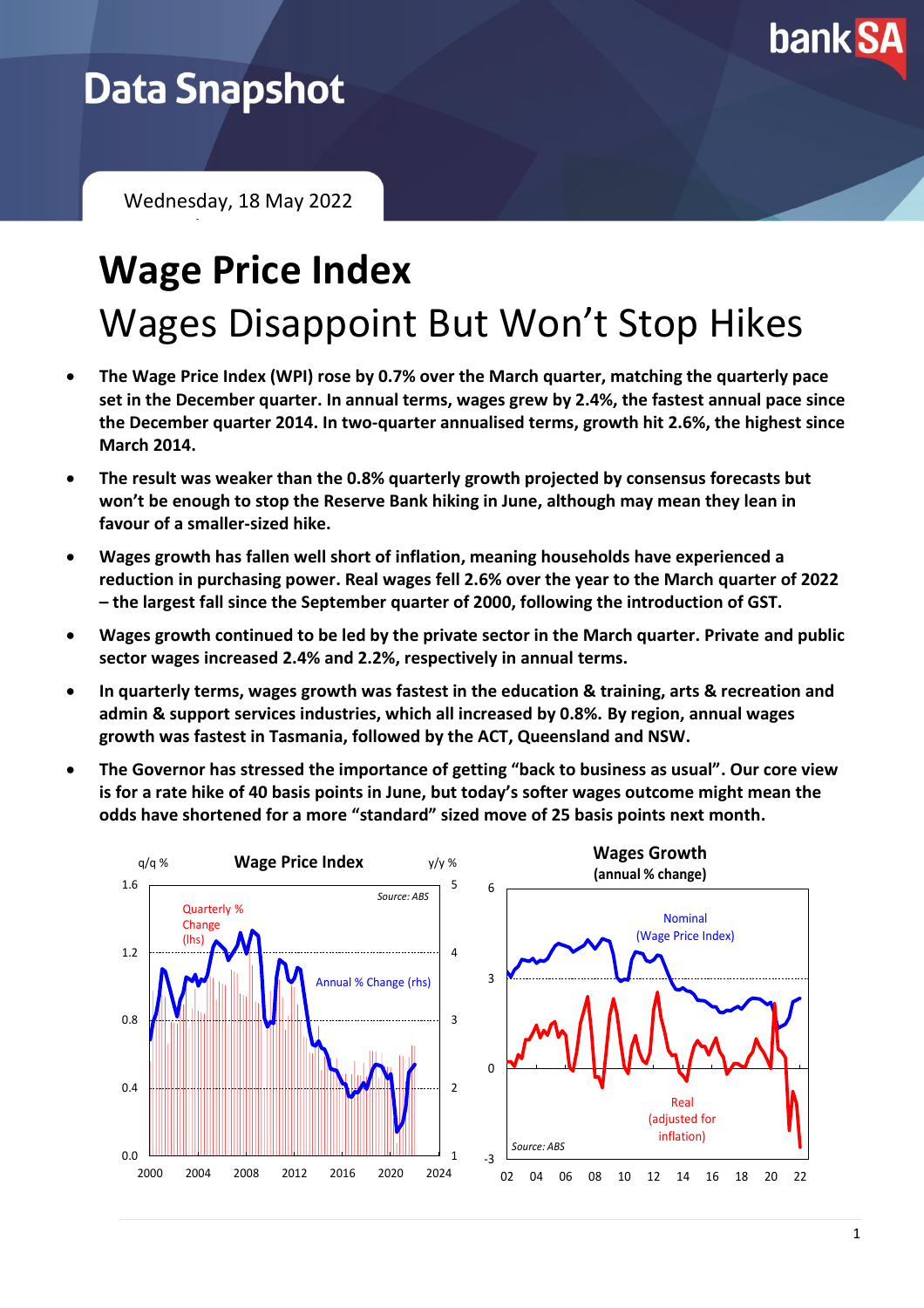#### **Wages**

The Wage Price Index (WPI) rose by 0.7% over the March quarter, matching the quarterly pace set in the December quarter. In annual terms, wages grew by 2.4%, the fastest annual pace since the December quarter 2014. In two-quarter annualised terms growth hit 2.6%, the highest since March 2014.

Annual wages growth has now accelerated for six consecutive quarters, after sinking to a low of 1.4% in the September quarter of 2020. Clearly, momentum is building for wages growth alongside a recovering economy and tight labour market. Indeed, the six-month annualised growth rate in the WPI rose to an 8-year high of 2.6% in the March quarter.

Wages growth is still relatively low compared to historical levels – the long-run average annual growth rate is 3.1%. The data dates back to the late 1990s. This reflects inertia in wage setting practises – for example, a large number of Australians are on enterprise bargaining agreements or award wages, which take time to renegotiate and respond to changes in economic conditions. However, measures of wages growth which respond faster to changes in the economy indicate a material lift in wage pressures. The Reserve Bank certainly seems confidence in the pick up in wages, pointing to strong signals from its business liaison program.

However, wages growth failed to keep up with inflation, meaning real wages headed backwards and households are facing a reduction in purchasing power. The consumer price index (CPI) surged 5.1% over the year to the March quarter, meaning real wages fell 2.6% over the year to the March quarter of 2022. This is the largest annual decline in real wages since the September quarter of 2000, following the introduction of GST.

Wages growth continued to be led by the private sector in the March quarter. Private sector wages increased by 0.7% to be up 2.4% in annual terms. Annual wages growth in the private sector has now been steady at 2.4% for three consecutive quarters. The growth figure can be split into the average size of wage increases and the proportion of jobs recording those rises. In another sign of building wage pressures, the average size of wage rises in the private sector increased to 3.4% in the quarter, the highest since the June quarter 2013. The proportion of jobs recording these rises, 15%, eased back to pre-pandemic levels, partly reflecting the staggered implementation of the Fair Work Commission's Annual Wage Review.



Meanwhile, public sector wages rose 0.6% in the March quarter, compared to a 0.7% rise in the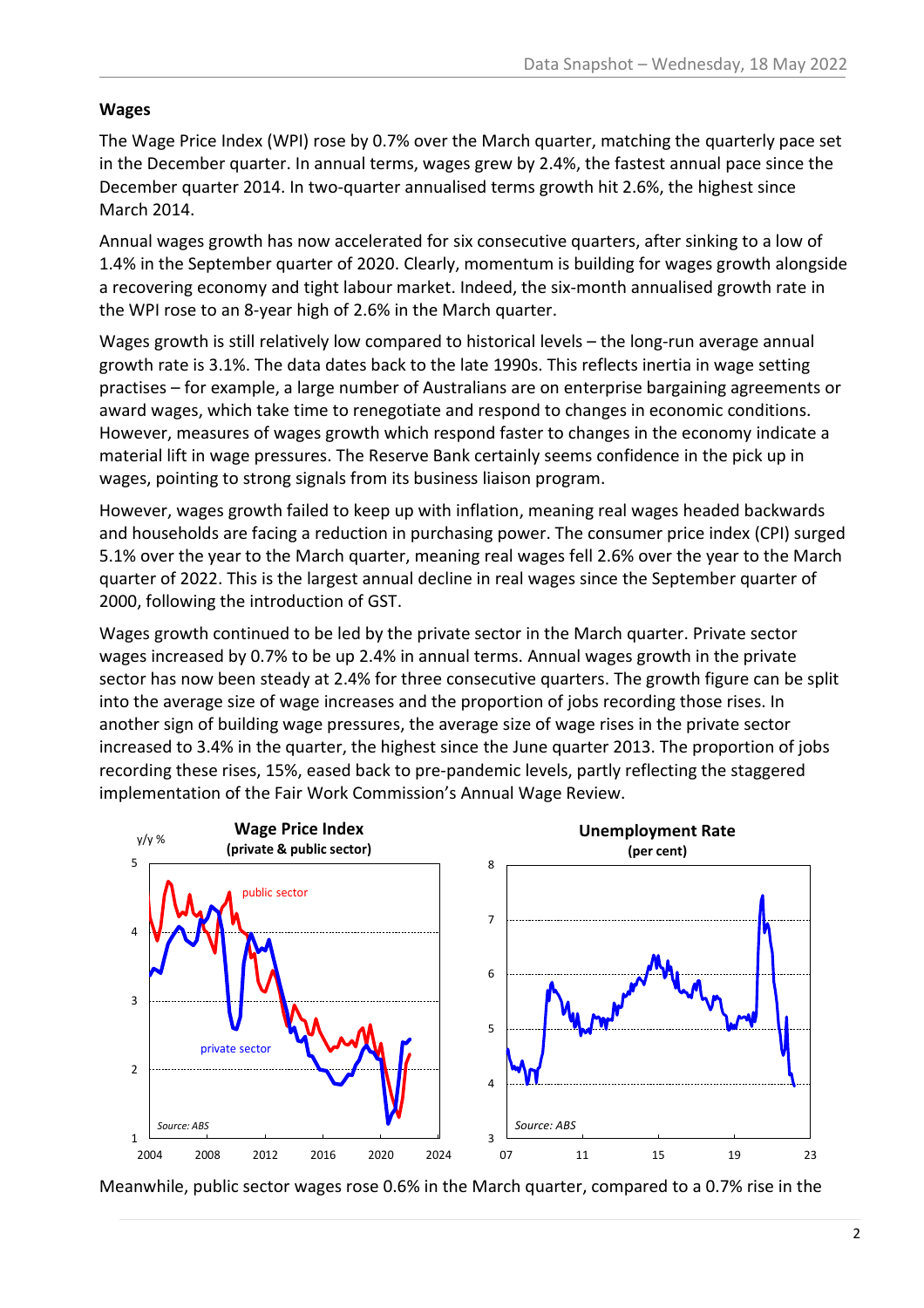prior quarter. Wages in the public sector grew by 2.2% in annual terms, the fastest annual pace since the March quarter of 2020. Public sector wages growth continues to lag the private sector. A large share of public sector jobs are covered by enterprise arrangements, which are typically less responsive to changes in the labour market.

The labour market has undergone an incredible recovery and reports of labour shortages and difficulty attracting the right staff are common. The unemployment rate is at its lowest level in over 47 years, and liaison suggests that firms are increasingly paying bonuses to attract and retain talent, while employees are hopping jobs for higher pay. While wage pressures are growing in the WPI, they remain relatively subdued by historical standards.

#### **By pay settings**

Workers are subject to one of three broad pay settings which determine how their wages are set. Enterprise agreements cover a larger share of employees and due to their coverage and complexity are generally negotiated over several years. Similarly, employees subject to award wages have set annual wage increases which are reviewed every four years. This compares to workers on individual agreements who can negotiate wage increases directly with their employee in accordance with their contract.

Individual agreements are typically quicker to respond to changes in labour market conditions compared to enterprise agreements and awards, and we have seen this over the last few quarters. In the March quarter, wage increases continued to be driven by individual arrangements, while the contribution of enterprise agreements to wages growth was consistent with previous March quarters. The contribution of award wages to growth returned to its historical level in the March quarter following a higher than usual contribution in the March quarter of 2021, alongside the Fair Work Commission's wage review.

### **By industry**

In quarterly terms, wages growth was fastest in the education & training, arts & recreation and admin & support services industries, which all increased by 0.8%. 11 of 18 industries experienced quarterly wages growth of 0.5% or higher in the March quarter. The weakest growth was reported in electricity, gas, water & waste services, which rose 0.3% in the quarter.

On an annual basis, workers in the rental, hiring & real estate industry (3.1%) experienced the largest growth in wages, followed by manufacturing (2.7%) and professional, scientific & technical services (2.7%). Only two industries reported annual wages growth below 2% over the year to the March quarter, these were the electricity, gas, water and waste services (1.5%) and mining (1.8%) industries. Annual wages growth accelerated in 12 of 18 industry groups in the March quarter and was unchanged in a further two industries.

### **By state**

Quarterly wages growth was strongest in Tasmania (0.6%), SA (0.6%) and WA (0.5%), while growth was weakest in the NT (0.3%) and Victoria (0.5%). In quarterly terms, wages growth accelerated in SA and WA, while the pace of growth was unchanged or slowed in the remaining states and territories.

In annual terms, wages growth was fastest in Tasmania (2.8%), followed by the ACT (2.8%), Queensland (2.5%) and NSW (2.4%). Wages growth in the ACT hit its fastest annual pace since the June quarter of 2013. Annual wages growth accelerated in Queensland, SA, WA and the ACT in the March quarter, while growth was unchanged in NSW.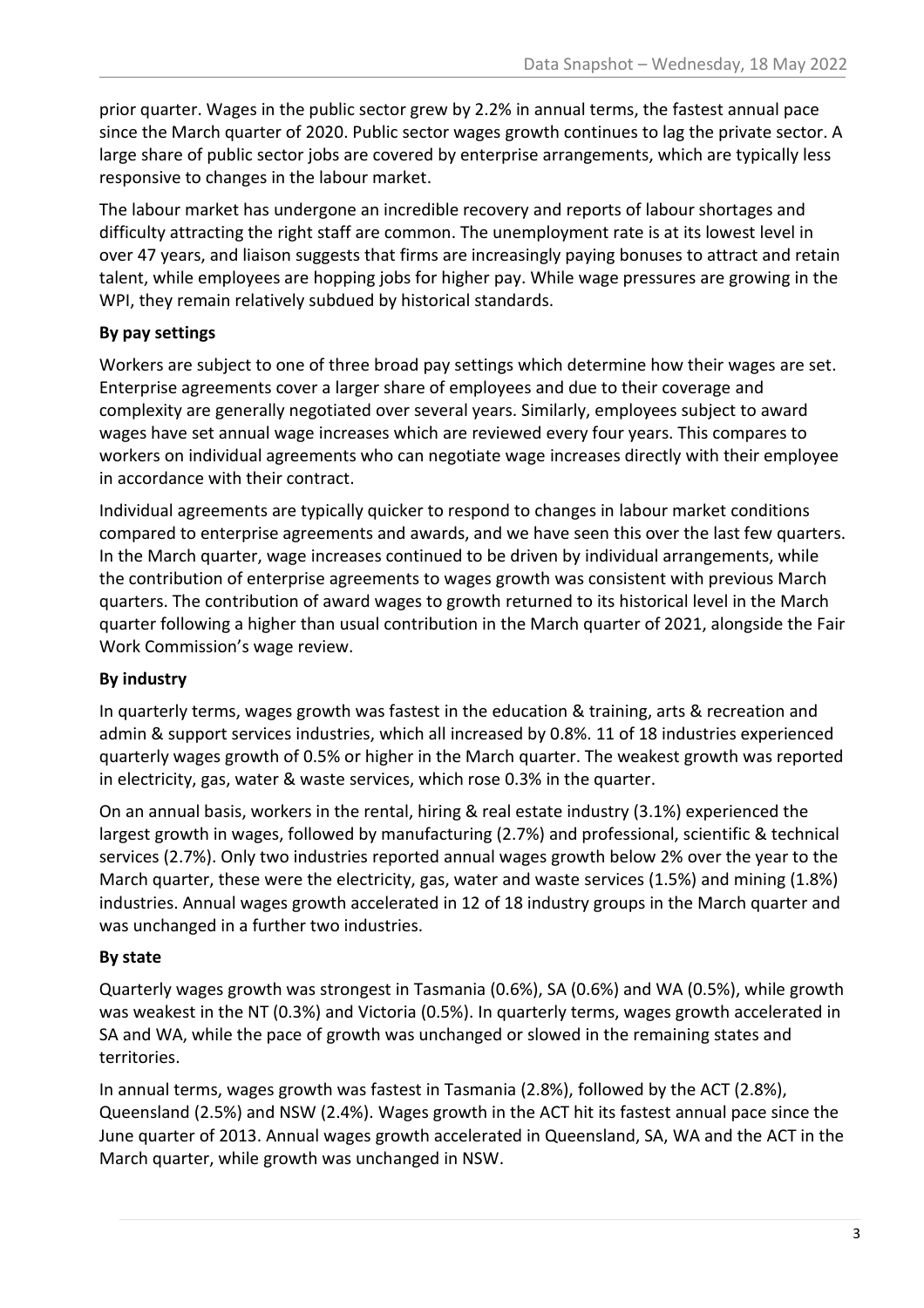#### **Outlook**

Wages growth was slightly softer than expected in the March quarter, however, there are clear signs that wages growth is on the move. The labour market is at its tightest in almost 50 years and we are hearing more frequent reports of firms paying higher wages to attract talent. We expect as these pressures continue to materialise and the labour market tightens further that we will see wages growth begin to rise more quickly, reaching a peak of 4.0% at the end of next year.

The RBA had previously highlighted its focus on today's wages update in considering the path of the cash rate. However, the RBA has more recently flagged that it is paying closer attention to the timelier information provided through its liaison program which is suggesting that labour costs are rising at a faster pace and that this is likely to continue.

The wages report today, while a little softer than projected by consensus estimates, won't sway the RBA from hiking in June. Our core view is for a rate hike of 40 basis points in June, but today's softer wages outcome might mean the odds have shortened for a more "standard" sized move of 25 basis points next month.

> **Jameson Coombs, Associate Economist** Ph: 0401 102 789